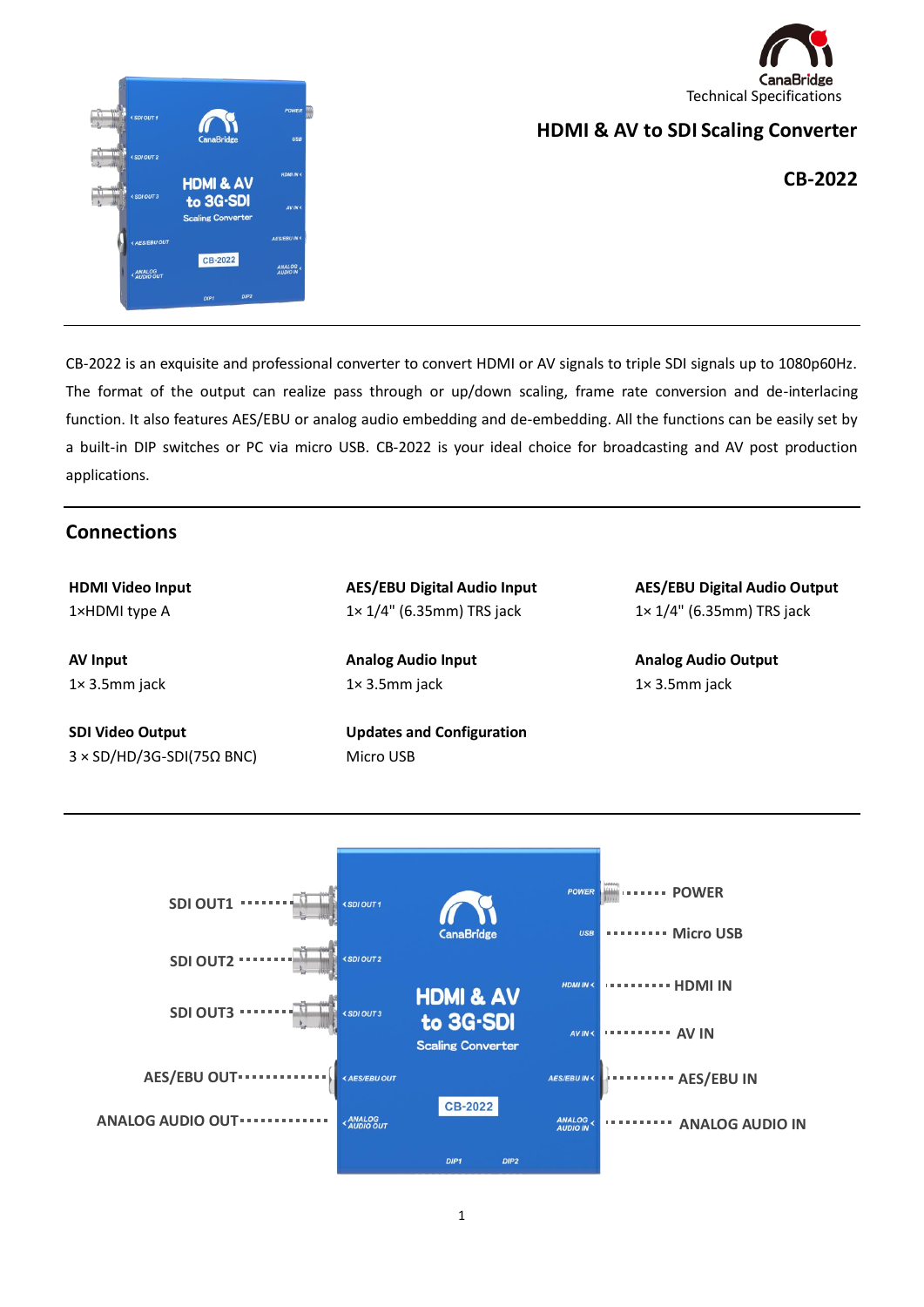

# **Functions and Standards**

| <b>HDMI Input Format</b>              | <b>HDMI Color Space and Precision</b> | <b>SDI Color Space and Precision</b> |  |  |
|---------------------------------------|---------------------------------------|--------------------------------------|--|--|
| 1080p 50/59.94/60                     | RGB 4:4:4, YCbCr 4:2:2, YCbCr 4:4:4   | YCbCr 4:2:2                          |  |  |
| 1080p 23.98/24/25/29.97/30            |                                       |                                      |  |  |
| 1080i 50/59.94/60                     | <b>SDI Output Format</b>              | <b>SDI Video Rate</b>                |  |  |
| 720p 50/59.94/60                      | 1080p 50/59.94/60                     | SD/HD/3G-SDI                         |  |  |
| 720p 23.98/24/25/29.97/30             | 1080p /23.98/24/25/29.97/30           |                                      |  |  |
| 576p 50                               | 1080i 50/59.94/60                     | <b>AV Input Format Support</b>       |  |  |
| 576i 50                               | 720p 50/59.94/60                      | NTSC, PAL                            |  |  |
| 480p 59.94/60                         | 720p 23.98/24/25/29.97/30             |                                      |  |  |
| 480i 59.94/60                         | 625i 50                               | <b>Analog Audio input</b>            |  |  |
|                                       | 525i 59.94                            | 5dBu (Max)                           |  |  |
| <b>HDCP</b>                           |                                       |                                      |  |  |
| Signal with HDCP doesn't pass through | <b>SDI Standard</b>                   | <b>Analog Audio output</b>           |  |  |
|                                       | SMPTE ST 259,                         | OdBu (Max)                           |  |  |
|                                       | SMPTE ST 292-1,                       |                                      |  |  |
|                                       | SMPTE ST 424                          |                                      |  |  |
| <b>Power</b>                          |                                       |                                      |  |  |
| Power                                 | <b>Power Consumption</b>              | <b>Voltage Range</b>                 |  |  |
| Threaded locking connector            | 6W(Max)                               | <b>DC 6-15V</b>                      |  |  |

# **Physical Specifications**

 $\mathsf{o}$  $\circledcirc$ 

 $\sqrt{2}$ 

O

l

| <u>.  sheemenen .</u>                                                                   |                         |                                       |                                                                                  |            |                              |                                    |
|-----------------------------------------------------------------------------------------|-------------------------|---------------------------------------|----------------------------------------------------------------------------------|------------|------------------------------|------------------------------------|
| <b>Dimension</b>                                                                        |                         | <b>Net Weight</b>                     |                                                                                  |            | <b>Gross Weight</b>          |                                    |
| 125.5×101.4×27.5mm                                                                      |                         | 310g                                  |                                                                                  |            | 995g                         |                                    |
| $-27.5-$<br>$\circ$<br>$\circledcirc$<br>$\circledcirc$<br>$\circ$<br>D<br>I<br>$\circ$ | $\sqrt{2}$<br>$-16.9 -$ | Geoeceecee   Geoe<br>$7.4 -$<br>101.4 | $\circledcirc$<br><sup>⊗</sup><br>$_{\odot}$<br>$\circledcirc$<br>$\circledcirc$ | W<br>116.5 | $-101.4$<br>87.4<br>32<br>83 | <b>Mounting Bracket</b><br>ၛ<br>57 |
|                                                                                         |                         |                                       |                                                                                  |            | ×,                           |                                    |

 $\circ$ 

5.5

 $\overline{\Omega}$ 

Mounting Bracket

Cegar

 $\Omega$ 

 $\circ$  $\circ$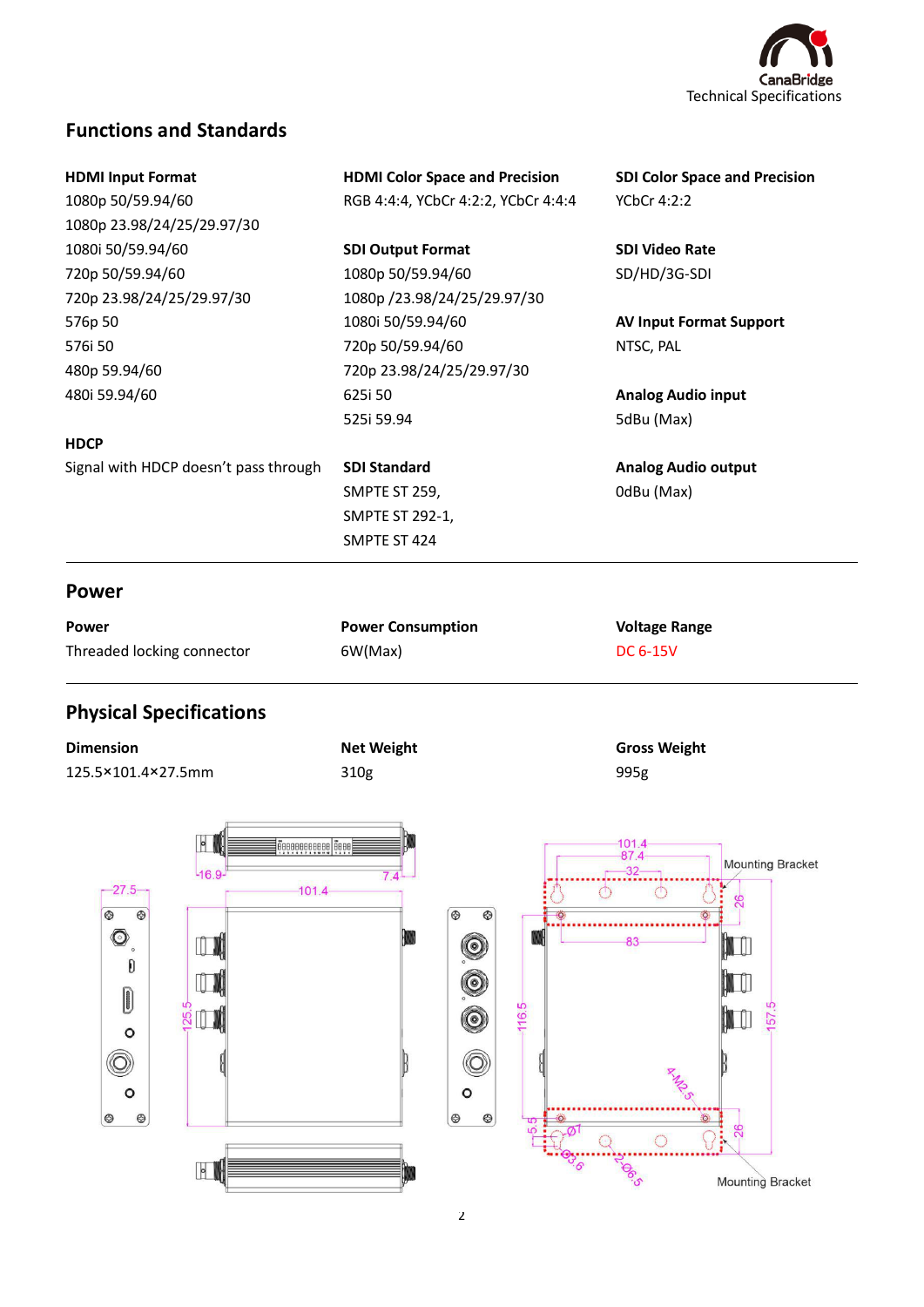





### **Dip Switches**

CB-2022's Dip Switches provide the following settings (1=ON, 0=OFF):

#### **1. DIP1 SW 1-4 - Up/Down Scaling and Frame Conversion**

Set switches to realize pass through or up/down scaling and frame rate conversion at SDI output.

| <b>SDI Output</b>   | <b>SW1</b>   | SW <sub>2</sub> | SW <sub>3</sub> | SW4          |
|---------------------|--------------|-----------------|-----------------|--------------|
| <b>Follow Input</b> | 1            | 1               | 1               | 1            |
| 1080p60             | $\mathbf{1}$ | $\mathbf{1}$    | 1               | 0            |
| 1080p50             | $\mathbf{1}$ | $\mathbf{1}$    | 0               | $\mathbf{1}$ |
| 1080p30             | $\mathbf{1}$ | $\mathbf{1}$    | 0               | 0            |
| 1080p25             | $\mathbf{1}$ | 0               | $\mathbf{1}$    | 1            |
| 1080p24             | 1            | 0               | 1               | 0            |
| 1080i60             | 1            | 0               | 0               | 1            |
| 1080i50             | $\mathbf{1}$ | 0               | 0               | 0            |
| 720p60              | 0            | $\mathbf{1}$    | $\mathbf{1}$    | $\mathbf{1}$ |
| 720p50              | 0            | $\mathbf{1}$    | $\mathbf{1}$    | 0            |
| 720p30              | 0            | 1               | 0               | $\mathbf{1}$ |
| 720p25              | O            | 1               | 0               | 0            |
| 720p24              | 0            | 0               | 1               | $\mathbf{1}$ |
| 625i50              | 0            | 0               | 1               | 0            |
| 525i60              | 0            | 0               | 0               | $\mathbf{1}$ |
| 625i50 Cut          | 0            | 0               | 0               | 0            |

\*Output format of 23.98/29.97/59.94Hz can be set by PC software.

#### **2. DIP1 SW 5-6 - SDI Audio Embedding**

Set switches to realize embedding audio from input (HDMI/AV), AES/EBU, or Analog audio to SDI output.

#### **3. DIP1 SW 7-8 - Image Flip**

Set switches to realize the all modes of image flip, including Normal mode, Horizontal Only, Vertical Only, and Horizontal & Vertical mode.

#### **4. DIP2 SW 1 - Video Input**

Set switch to select the input from HDMI or AV. Then you can use it to convert HDMI signal to SDI, or AV signal to SDI.

#### **5. DIP2 SW 2 - Status Display**

Set switch to ON or OFF the status display overlay. Such as showing the information of input and output format, audio embedding status on the screen.

#### **6. DIP2 SW 3-4 - Controls**

Set switches to active the custom settings which are user defined and saved via PC software.